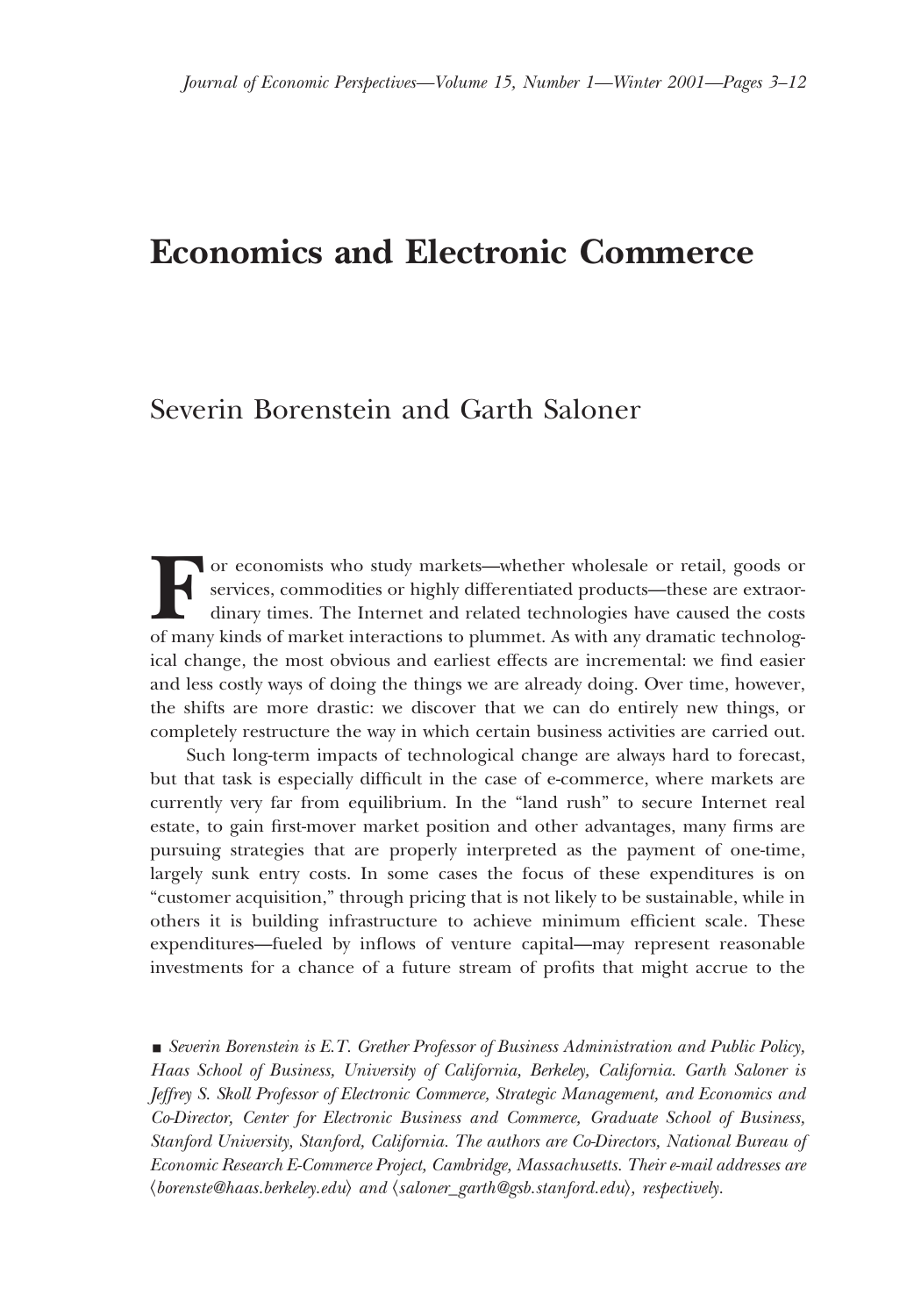resulting market positions. Still, short-run vigorous competition *for* markets as well as *in* markets makes it difficult to sort out long-run impacts.

In addition, off-line "bricks and mortar" firms are just awakening to the threats and opportunities from electronic commerce, and are beginning their own on-line initiatives. These traditional firms bring tremendous strategic assets: brand names, established geographic locations, and the fulfillment infrastructure required to get the product from a warehouse into the hands of the customer. The e-commerce choices that they make will have a powerful effect on the ultimate shape of the market.

Amidst these changes, business schools and others are struggling to adapt their curricula. Some instructors have gone so far as to argue that "traditional" economic analysis and tools are of little value in analyzing electronic commerce. As a colleague of one of the authors put it: "Everything we've been teaching the MBAs is now wrong." We disagree. By way of introducing this symposium, we use the lens of standard microeconomics to examine how electronic commerce is likely to create value in the economy, which economic agents are most likely to capture the value that is created, and how e-commerce may lead to the reallocation of existing rents.

#### **Creating Value Through Electronic Commerce**

The Internet creates value by vastly lowering the cost of transferring many types of information, on a one-to-one, one-to-many, or many-to-many basis. In cases where the product itself is information, the potential for value creation is enormous. Financial transactions, both banking and investing, are probably the most important examples of transactions where no physical product is involved. There have also been drastic changes in many other information services in recent years: for example, ticketing for travel or entertainment, daily industry newsletters, health and child care advice, and document retrieval.

When the transaction involves "atoms" as well as "bits," but the cost of moving the physical goods is low compared to the value of the good, the reach of the Internet is far greater than the historical alternatives. For example, on-line classified ads and consumer-to-consumer auctions make it feasible to search across many cities, states, and even countries to purchase a unique item that the buyer will cherish. The ability of consumers to address queries to these electronic databases make it possible to search through millions of listings nearly instantaneously to find the items of interest. The main consequence of the increased reach is the improvement in matching of buyers and sellers, especially in previously very inefficient markets like that for used consumer durables (the market served by eBay).

Even in cases in which the physical costs of transportation are high, the superiority of the Internet as an information transmission channel is leading to an increased separation of the flow of goods and information. For example, the variety of automobile purchase intermediaries and information services on the web has changed the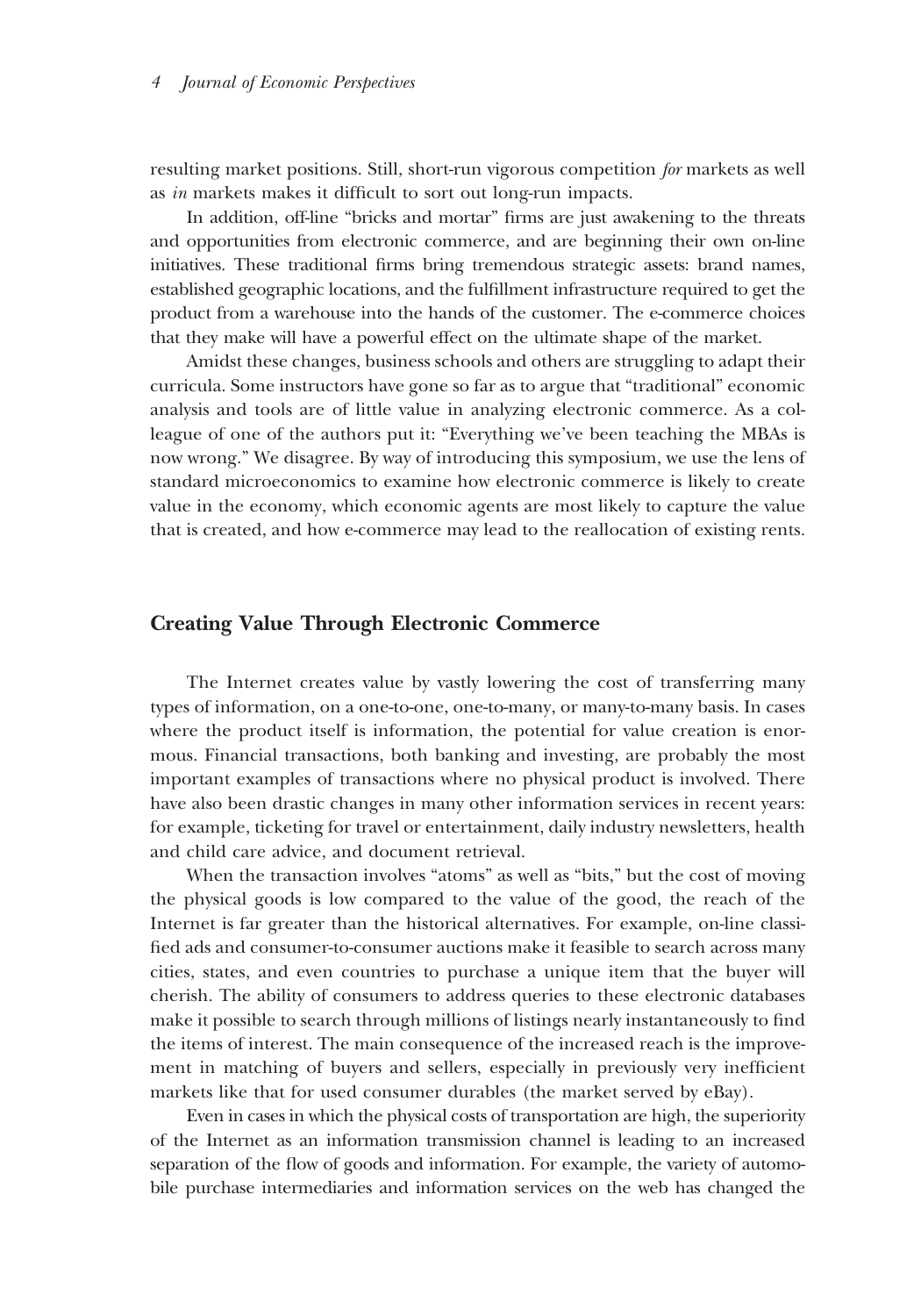process of buying a car in the United States and, increasingly, in other countries.<sup>1</sup> In the labor markets, where large numbers of buyers and sellers may be very geographically dispersed, screening of job applicants has similarly been changed.

While information from Internet interaction will remain less personal than human interaction, it has several characteristics that make it potentially much more valuable in many circumstance. The first is the low cost of providing very detailed content. Investors, for example, now have ready access to live and recorded interviews with chief executive officers, filings reports of stock market analysts, and filings with the Securities and Exchange Commission. The extreme scale economies in providing such content to many consumers separate it from almost all other information transmission, and become more important with the size of the potential market to be served.

Second, the Internet allows for effective asynchronous communication, so this information access can take place at any time the investor desires, even in the middle of the night. Asynchronous communication is especially valuable when widely differing time zones are involved, as is increasingly common in the global economy.

Third, the Internet allows considerable flexibility in dealing with information, with far greater interactivity and search capability than, say, catalogs or menudriven telephone information (the Internet precursor that was born only a decade or so ago and is already disappearing). One aspect of this flexibility is vastly reduced costs of customizing the service. Examples include on-line booksellers, such as Amazon.com, which make recommendations of likely books of interest tailored to the characteristics of the customer, or Babycenter.com, which by knowing the stage of pregnancy of an expectant mother, is able to provide individually tailored information and products.<sup>2</sup> While none of these approaches to personalizing the service is as, well, personal as dealing with a salesperson one-on-one, they are vastly cheaper and can be made available to many more people.

Value can be created with Internet communication either through finding ways of reducing costs or, on the demand side, by improving the match between buyer preferences and the goods they purchase. Indeed, the technology will often embrace changes that span both the cost and the demand side.

Starting with the cost side, an important and somewhat surprising finding by many firms is that cost savings on distribution are potentially very large. Despite the relative inefficiency of delivering goods directly to the home, there are so many sources of cost savings from direct delivery that for many items supplying direct to the consumer is less expensive than doing so through a store. The sources of cost savings include the reduction of handling within the store (unpacking, stocking and maintaining shelves, and such), theft (which can easily account for 3 percent of the sales of a retailer), rent (low-cost distribution centers replace expensive

<sup>&</sup>lt;sup>1</sup> See Zettelmeyer and Scott Morton (2000) for an analysis of the effect of the new auto information and referral services on pricing and competition in auto retailing.

 $2^2$  For more on Babycenter.com, see the Stanford Business School case, "Babycenter," at  $\langle$ http:// www.gsb.stanford.edu/CEBC/education/e\_course/cases\_e\_com.htm&.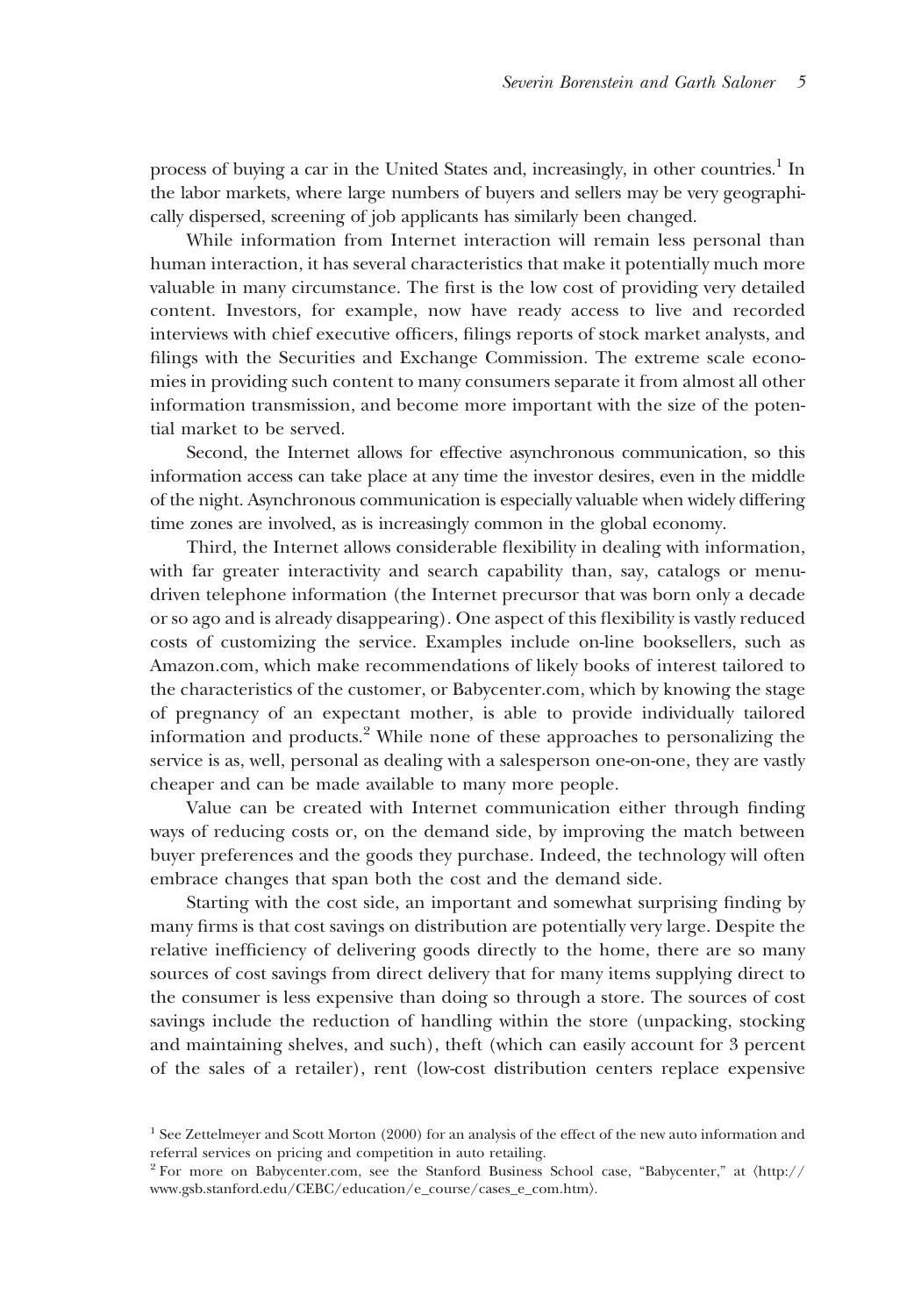urban or suburban real estate), and selling costs (automated and tele-sales replace relatively expensive in-store salespeople). In addition, e-commerce sales to consumers have thus far effectively been given preferred tax treatment, a situation that seems unlikely to continue in the long run.

In the business-to-business domain, there are also large potential cost savings from a better distribution process. When firms automate purchasing from other companies, some of the savings to firms comes in the form of volume discounts, which represents a shifting of rents rather than aggregate cost savings. The efficiencies from replacing paper ordering (typically estimated to cost about \$50 per transaction) with electronic ordering are significant as well. Moreover, when there are several separate entities (firms or divisions) in the supply chain, improving information flows can lead both to lower levels of inventories as well as better matching of supply and demand.<sup>3</sup>

Over time, it seems likely that e-commerce and the Internet will bring greater direct changes in the processes of production. In the case of services, specific functions can be parceled out to areas that are less expensive or have a time zone advantage. Software projects in which code is handed off to software engineers in India at the end of a business day in the United States are a well-known example. However, the possibilities extend to other business functions. For example, Sun Microsystems set up a site that enables programmers to bid to fix customers' software problems. Many low-skilled, labor-intensive tasks, such as check processing, will tend to flow to regions with a low cost of labor.

The key impediments to capturing the cost savings of e-commerce and the Internet will probably not involve technical issues, but rather inertial forces that relate more to organizational issues, the importance of compatibility with legacy systems, and non-technological transactions costs. For example, "collaborative replenishment" schemes in which the supplier accepts responsibility for ensuring that its items are in stock on the retailer's shelves, require a significant restructuring in information flows, incentives, and roles and responsibilities. Such changes are time-consuming and costly and even more difficult across the boundaries of firms than within a single firm. In addition, if communication across firms is to work well, each industry must undertake a great deal of work to agree on specific information templates tailored to that industry. As with most consensus standards processes, these are often lengthy and political.

Turning to the demand side, there are several aspects to the value created by matching tastes to existing goods: an improvement in information about the

 $3$  While the Internet provides a superior technology to what has heretofore been available, technology has been available for a long time to enable firms and their suppliers to coordinate electronically. Electronic data interchange over proprietary networks has been used for decades. The web holds significant advantages over EDI: both fixed and variable costs are lower, the web is easier to use, and it is a more flexible and richer medium. But electronic coordination of information did exist on a considerable scale before the web. For more on electronic data interchange see the Stanford Business School case, "QRS Corporation," at ^http://www.gsb.stanford.edu/CEBC/education/e\_course/ cases\_e\_com.htm).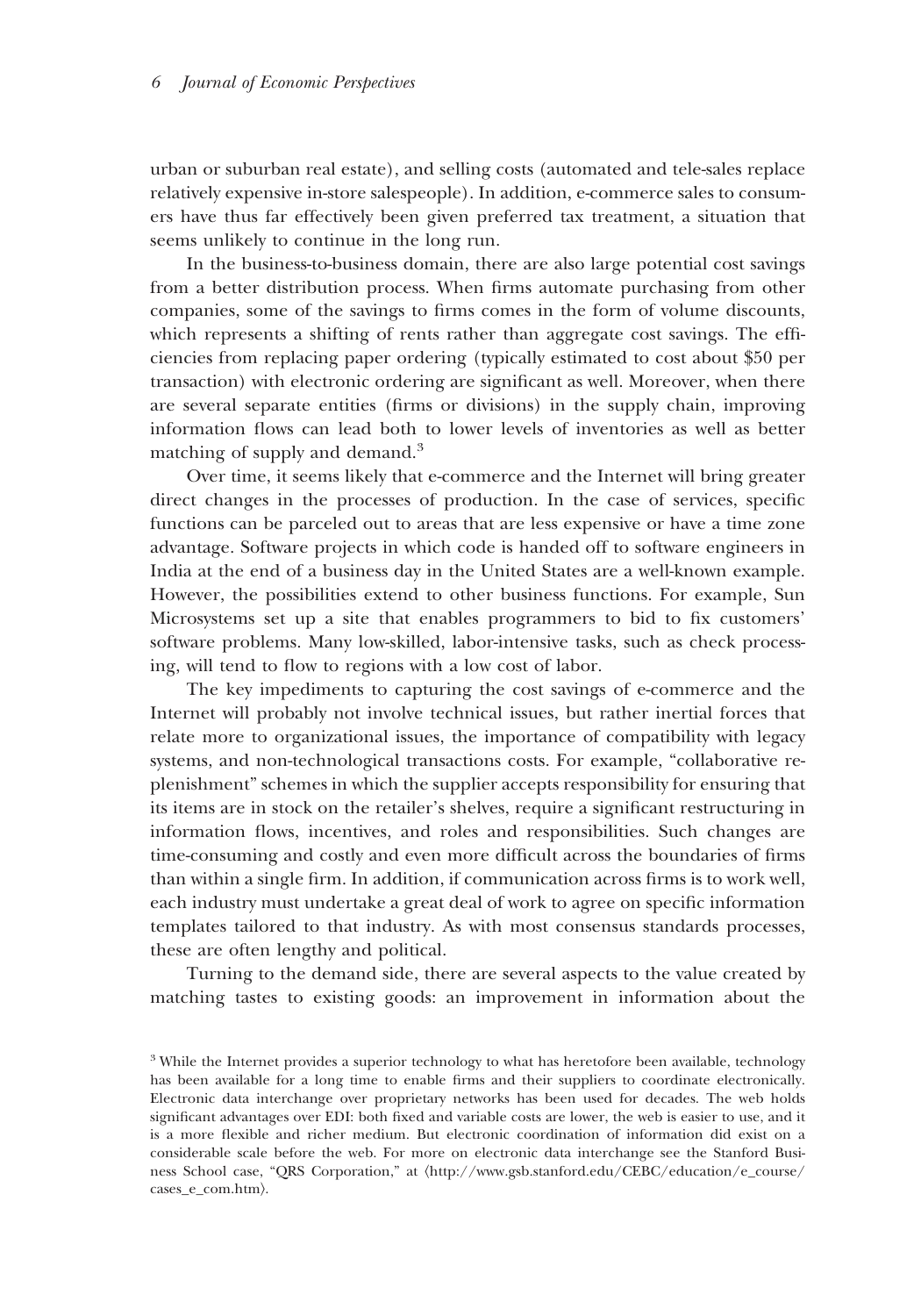available goods and services; an improvement in access to these goods; and the ability to customize goods to fit the tastes of buyers.

Information about goods comes from the availability of a wide range of on-line catalogs, but also from on-line reviews, product comparison engines, and in some cases like music, software, and books, even on-line samples. The Internet also has potential for using histories of consumer purchase behavior to suggest future purchases, or bundles of purchases, of which consumers might otherwise have been unaware. Of course, the undesirable consequences of direct marketing are likely to increase as well, although the ratio of plausibly desired to largely undesired unsolicited offers might increase.

The potential for creating value by improving access to goods arises from the tremendous costs of maintaining inventories in a wide variety of products across geographically dispersed outlets, coupled with high search and transportation costs for consumers, which results at present in a great deal of compromising on product attributes. In contrast, on-line stores benefit from enormous economies of centralized inventories. A company like The Gap, which has close to 2000 stores in the United States alone, can carry inventory to meet demand in every style, size, and color combination at much lower cost when it does so at a small number of distribution centers than when it attempts to do so on a store-by-store basis.

Of course, exploiting these economies of centralized inventories presupposes that buyers are familiar with the range of products or can easily make choices from only electronically-provided information, a dubious assumption when issues of fit, touch, taste, smell, sound quality, or even real-world appearance, are issues. Anyone who has tried to examine an item closely over the Internet realizes that the medium still falls frustratingly short in the realm of direct observation. This shortcoming will improve in some aspects as bandwidth costs decline, but the medium seems likely to be limited to visual and aural information for a long time to come. The same impediments are present in the growing business-to-business marketplaces for inputs; they are likely to work well for well-understood standardized products, but still face significant obstacles in facilitating transactions for specialized goods where the customizing information cannot be transferred easily in digital formats that the Internet can currently accommodate.

One solution to this issue is likely to be hybrid stores which provide a showroom function—carrying a very broad range of items, but few of each particular item—coupled with an on-line delivery capability. In the case of apparel, for example, a store might ensure that it has at least one, but probably not many, of each size and color. Shoppers can then make their appropriate product selection at the showroom. The shopper can at the same time, while at the store, order the product for later delivery. But with the Internet, the shopper can defer the decision, perhaps to compare with other stores' offerings, and order later through a website. Reordering of a known product can be done without any visit to the showroom at all. This hybrid approach could also address the fact that consumers often don't want to wait even a day or two to receive their purchase. It seems quite likely that hybrid stores will offer to complete transactions at the store during the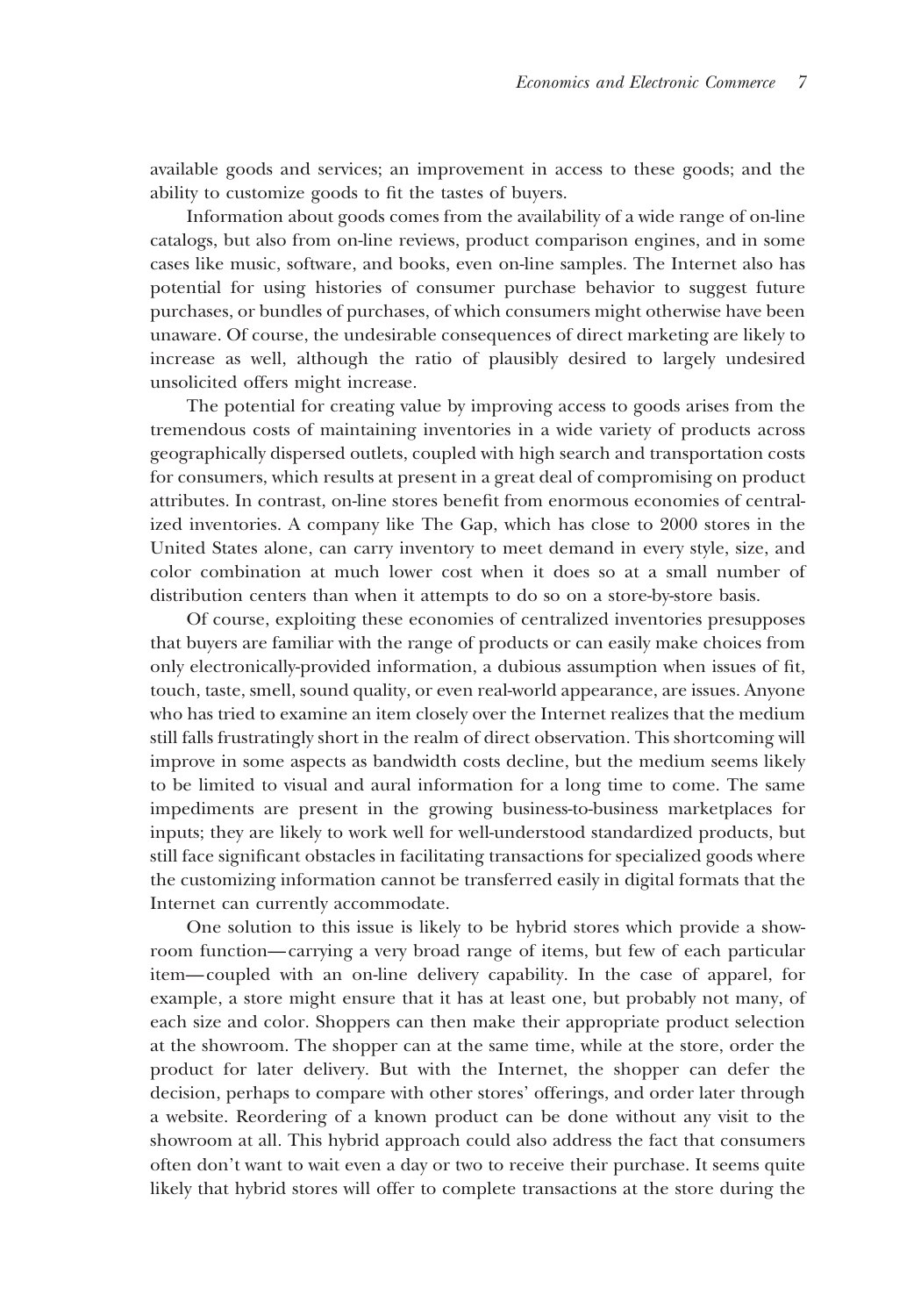customer's visit, but with limited selection and possibly with a price premium. Companies such as Urbanfetch and Kozmo.com have arisen to address this need by offering immediate local delivery of goods ordered by phone or over the Internet, but they have not yet been highly successful at the business-to-consumer level.

If purchase and fulfillment are to be separated in this way, organizational and interfirm incentives will have to be significantly altered. Current incentive mechanisms like commissions, bonuses tied to store sales, and profit-sharing schemes are all predicated on the notion that actual sales are a signal of unobservable sales effort. If sales effort in a showroom pays off in on-line sales, and if the connection to the sales effort is hard to establish, it becomes difficult to induce sales effort using performance-based incentives. So far, on-line sales are still a small fraction of in-store sales, so this issue has not been very important. But some stores are experimenting with compensating store managers based on Internet sales originating from the area around the store, on the theory that some in-store sales effort is responsible for at least some of the on-line sales. Such methods, however, are crude, and significant effort is likely to be put into finding better ones.

More generally, as with almost any new channel for manufacturer-to-consumer distribution, the market must establish mechanisms for responding to the channel conflicts that arise. Some clothing manufacturers, for instance, have refused to sell their products over the Internet, or to allow retailers to do so, so as to prevent the free rider problem between "showroom" retailers, who allow consumers to check out the product in person, and purely Internet retailers, who can operate with much lower overhead. This problem is hardly new, but the Internet makes it potentially more pervasive, and at least one common response, exclusive retail territories, may be harder to implement.<sup>4</sup>

Notice that, both on the cost and the demand sides, most of these sources of value creation involve a "distribution revolution" rather than a manufacturing one. While the web has changed the way in which computers, other consumer electronics, books, and apparel are distributed, the way that they are made has been, so far, much less affected. The stunning example of the custom-manufacture and direct delivery of personal computers by Dell Computer Corporation illustrates that this is not inevitable. Dell's experience suggests that changing the way that goods are made can also yield significant cost savings and improvements in the match between buyer preferences and the goods they purchase. Before Dell, the standard business model in the personal computer market was to forecast demand in aggregate and by model, produce in batches, distribute through wholesalers and retail, and then use inventory and price changes to buffer mismatch between supply and demand. However, Dell takes orders first, allowing customers considerable choice among the attributes of the product, and then produces to order.

Significant opportunities exist in other sectors as well. In the case of automobiles, for example, many economic forces are pushing in the direction of "Dell-

<sup>4</sup> Gertner and Stillman (2000) and Carlton and Chevalier (2000) examine this channel conflict problem in detail.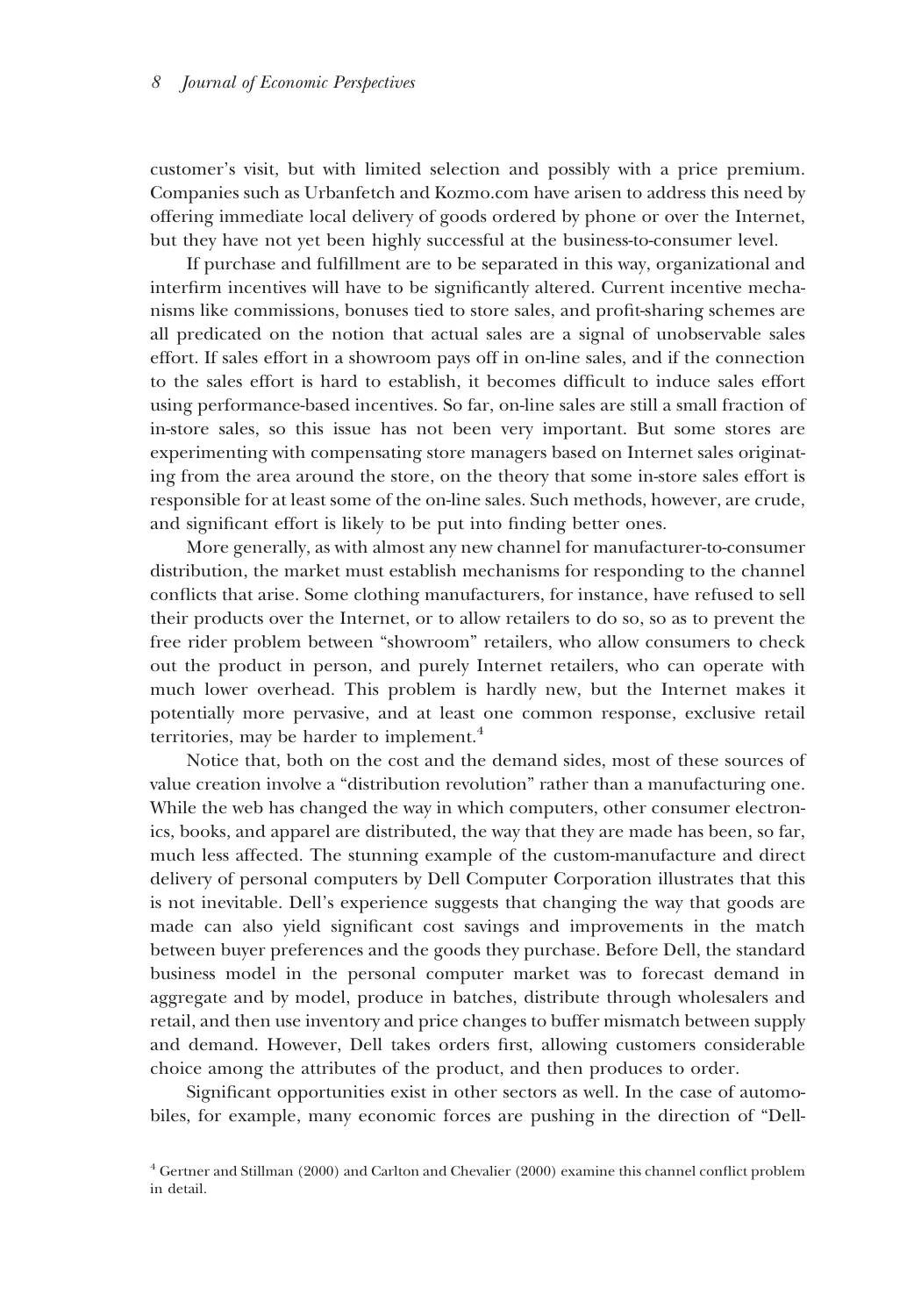izing" the industry—that is, providing web-enabled customized manufacture with direct delivery to the home. A large fraction (by some estimates a third) of the final cost of a car is comprised of distribution costs. Many consumers end up compromising on options because of what is available on the dealer's lot. Few consumers relish the buying process itself.<sup>5</sup>

However, one of the important lessons from Dell's experience is that much more is required than simply grafting a new electronic distribution process onto an existing manufacturing one. Automobiles are currently made in batch processes, so that the typical delay from order to manufacture is of the order of three weeks (Toyota) to eight weeks (General Motors). Moreover, although it has long been possible to get a built-to-order car through a dealer, the vast majority of consumers (around 85 percent) prefer to take a car off the lot than to wait. If value is to be created from electronic commerce in the manufacture as well as the distribution of goods, unlocking that potential is likely to require significant restructuring of manufacturing. Consequently change of this sort is likely to occur relatively slowly.

### **Capturing Value and Reallocating Rents**

At first blush, many industry segments for trading goods on the Internet appear to have the characteristics of perfectly competitive market structures. Entry costs seem low. The costs of setting up a website are fairly modest and if fulfillment is outsourced or kept fairly simple, infrastructure costs can be limited. Moreover, the cause of low price entrants is aided by the existence of "shop bots" and other intelligent agents that seek out and order offerings by price.<sup>6</sup>

Despite these attributes, on-line markets seem to be characterized by both price dispersion and increasing market concentration. Of course, analysis of competition and prices on the Internet runs into the disequilibrium critique that we mentioned earlier. "Introductory" pricing in the hope of building long-term market share, and low-price strategies that have not yet yielded profit, and may not ultimately be viable, have significant presence on the Internet landscape. At the other end of the price distribution, some goods are being offered at prices that yield few, if any, transactions. Still, price dispersion, even in the long run, could reflect differentiation in nonphysical attributes of the purchase experience.

Whether differentiation that is simply in the site itself (such as superior look-and-feel or product information) could lead to sustainable price dispersion will depend on website "stickiness." Can consumers easily separate the decisions of

<sup>&</sup>lt;sup>5</sup>The impact of the Internet on automobile distribution in the United States is discussed in the Stanford Business School case, "Disintermediation in the U.S. Automobile Industry," at ^http://www. gsb.stanford.edu/CEBC/education/e\_course/cases\_e\_com.htm&.

<sup>6</sup> Brynjolfsson and Smith (2000) investigate the effect of shop bots on price competition. Clay, Krishnan and Wolff (2000) and Goolsbee (2000) examine competition over the Internet (and with sales channels) in the book and computer markets, respectively.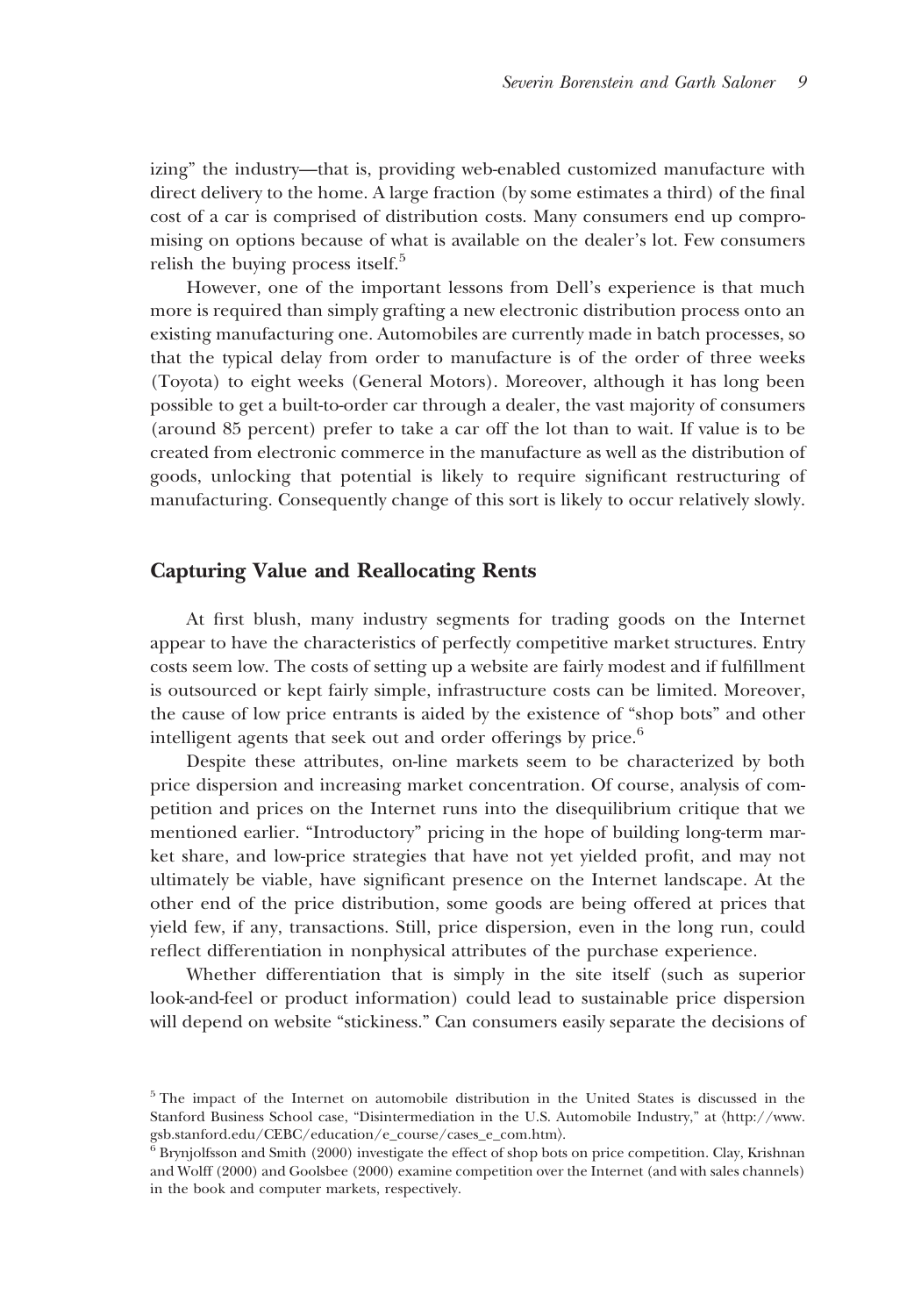what to purchase from where to purchase, since "locations" are just a click or two apart? Or is the utility of buying from a single vendor, avoiding unfamiliar sites and vendors, sufficient for consumers to forego even simple electronic search for low prices? We suspect that for most consumers, nonpecuniary aspects of the purchase experience (such as trustworthiness, after-sales support and service, reliability of delivery, likelihood of in-stock and accuracy of in-stock forecast) can create a logical and emotional attachment between consumer and site that is consistent with some degree of price dispersion. In the business-to-business realm, there are parallel stickiness issues stemming from the interface between the B2B websites and a company's other electronic systems. Economies of scale in shipping and delivery, especially for consumers, produce a similar incentive toward concentrating purchases with fewer sellers.

Furthermore, many retail websites attempt to create stickiness, as well as value, through customization. They create lists of the customer's past purchases that allow the customer to make repeat purchases easily. They point out sales (or create customized sales, easily done in this electronic medium) on the products that the customer has previously purchased. They make recommendations for products the customer might like to try based on previous buying habits. Finally, and predictably, many retail sites are now experimenting with loyalty programs that explicitly reward a consumer for concentrating purchases with a single vendor.

Nonetheless, the observed degree of price dispersion on the Internet remains greater than many find explainable by these factors. It remains to be seen how much of it survives in equilibrium despite the apparent greater "proximity" of stores in cyberspace than in the physical world. If sellers succeed in differentiating their products or retail channels, prices are likely to differ not only across sellers, but within a seller for different buyers. Price discrimination is, on the one hand, more easily facilitated when sellers can retain and quickly access detailed information about the customer's buying habits, and on the other hand, more easily undermined when the customer can use intelligent shopping software to find the best price available (including possibly hiding the identity of the buyer). At this point, it is difficult to predict where the balance between these effects will ultimately reside in equilibrium. And, as is well-known, the welfare effects of such discrimination are ambiguous, as is the impact on the equilibrium allocation of rents (for instance, see Varian, 1989).

This use of the electronic information gathered by e-commerce retailers (and, increasingly, by conventional stores) is already quite controversial, as Amazon.com recently discovered when it was accused of offering lower prices to new customers compared to customers with long buying histories at Amazon (Streitfeld, 2000). Interestingly, Amazon responded to the charge by claiming that it was actually varying prices *randomly* as a method of estimating the price elasticity of demand for each item it sells, a practice that has its own fascinating welfare and rent-allocation effects.

At a more fundamental level, the argument that low entry costs will lead to dissipation of rents earned by e-commerce sellers may be overly simplistic. On-line firms whose strategies depend on differentiating their offerings with more accurate, responsive, and reliable fulfillment and after-sales support generally find that their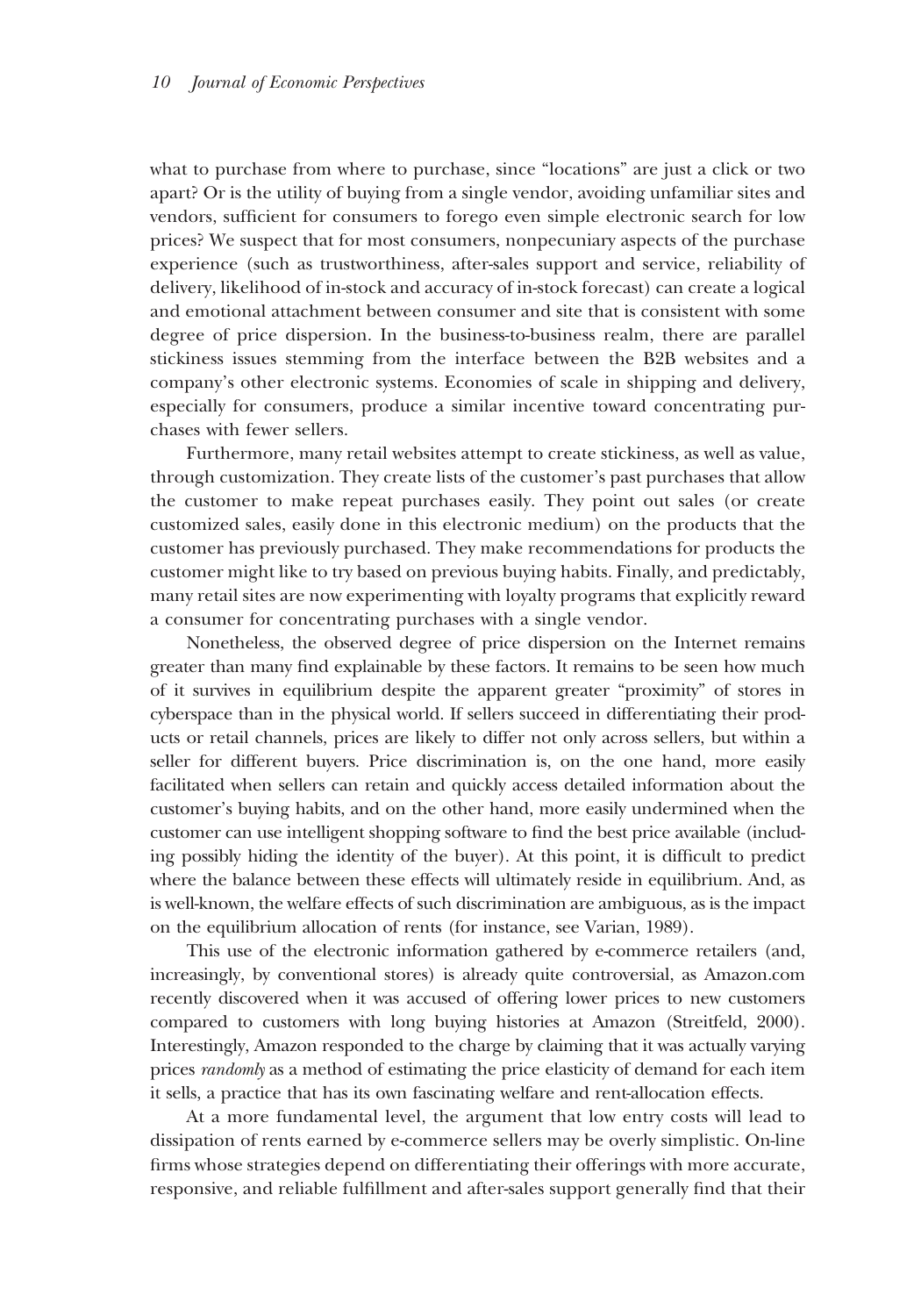operations involve much more than a website and simple fulfillment operation. The infrastructure that is required—sophisticated fulfillment technology, efficient call centers, websites that offer accurate in-stock information, order tracking, comparison engines and product configurators—creates significant increasing returns. So too do the economies of centralized inventories and the economics of logistics (for example, providing distribution centers located reasonably close to customers). Moreover, where reputation for reliability and trustworthiness are important, brand development and maintenance costs also give rise to fairly conventional increasing returns. Finally, many of the resources being developed for the web are informational ones and naturally exhibit increasing returns. As firms come to compete along these dimensions, the level of sunk costs necessary to be a player in the market is likely to rise endogenously, as suggested by Sutton (1991) in the distant pre-web past.

Many market segments of electronic commerce may also prove subject to demandside increasing returns. Probably the most important of these arises because buyers want to be where the sellers are, and vice versa. Aggregation of consumer product reviews may also prove a source of increasing returns; that is, buyers interested in the views of others would rather visit a site with many opinions than a few. More generally, almost any aspect of electronic commerce where community is important (chat, message boards, and so on) benefit from demand-side increasing returns. The market segment of payment clearinghouses are subject to very strong increasing returns in both the off-line and on-line world, as parties to both sides of the transaction desire common (and few) methods of transacting financially.

The equilibrium market structures that result will determine who captures the value that is created for three reasons. The first is the usual one: namely, that horizontal market structure matters, even though the relationship between market structure and performance is likely to be different in the on-line world because of lower search costs and the relative unimportance of "location" on the one hand, but potentially higher switching costs on the other hand.

The second reason is that for most goods and services, the on-line and off-line worlds are (at least imperfect) substitutes for one another. Consequently, competition in the on-line world will put pressure on pricing in the off-line world. This was clearly seen in the brokerage industry, where on-line brokers first affected discount off-line brokers and ultimately even their "full service" counterparts. Brown and Goolsbee (2000) have demonstrated the same phenomenon in the life insurance market.

The third reason is that vertical market structure matters. In the early stages of electronic commerce, the firms that dominate the gateways to commerce and channels, in particular the portals (firms like AOL and Yahoo) but also to a lesser degree the shopping bots (sites like MySimon) and to an even lesser degree the search engines (such as Lycos and Google), are able to extract some of the value created through the fees they are able to charge for the positioning they give to competing sites. ("Anchor tenancy" on a shopping site on AOL can cost tens of millions of dollars over a few years, for example). However, if market concentration increases to the point that each market segment is dominated by a small number of competitors, those firms are likely